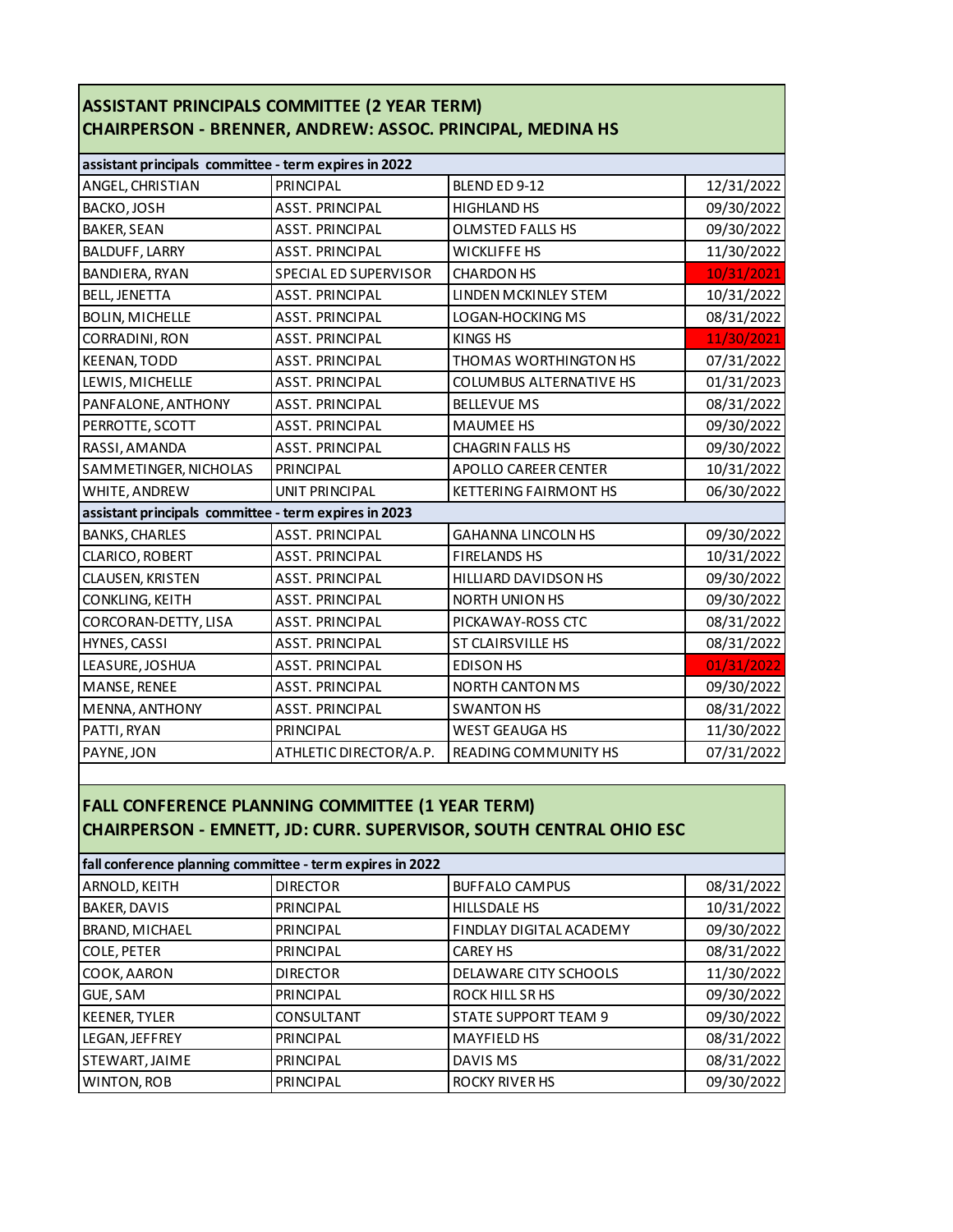## **INSTRUCTIONAL LEADERSHIP PLANNING COMMITTEE (2 YEAR TERM) CHAIRPERSON - KLEIN, EDWARD: ASST SUPT, CHARDON LOCAL SCHOOLS**

| IL planning committee - term expires in 2022 |                         |                                    |            |
|----------------------------------------------|-------------------------|------------------------------------|------------|
| ARTINO, NATE                                 | <b>PRINCIPAL</b>        | <b>BELLEVUE HS</b>                 | 08/31/2022 |
| BENGELE, JENNIFER                            | <b>PRINCIPAL</b>        | <b>VERMILION HS</b>                | 09/30/2022 |
| DAVIS, NATHAN                                | <b>ASST. PRINCIPAL</b>  | <b>OLENTANGY HS</b>                | 09/30/2022 |
| DOWNING, PAMELA                              | <b>DIRECTOR</b>         | <b>GREENE COUNTY CAREER CENTER</b> | 02/28/2022 |
| EDWARDS, TIMOTHY                             | <b>PRINCIPAL</b>        | RIVER VALLEY HS                    | 07/31/2022 |
| FIELDS, KATHY                                | <b>PRINCIPAL</b>        | <b>HEATH HS</b>                    | 07/31/2022 |
| HERRHOLTZ, TRACY                             | <b>PRINCIPAL</b>        | <b>CHAMPION HS</b>                 | 10/31/2022 |
| KASLER, KATHY                                | DIRECTOR SEC CURR       | MOUNT VERNON CITY SCHOOLS          | 09/30/2022 |
| LUCAS, KRISTINA                              | <b>DIRECTOR</b>         | TRI-RIVERS CAREER CENTER           | 07/31/2022 |
| LUCAS, PAUL                                  | <b>PRINCIPAL</b>        | <b>ORANGE HS</b>                   | 09/30/2022 |
| PERLMAN, DANIEL                              | <b>ASST. PRINCIPAL</b>  | <b>TAYLOR HS</b>                   | 11/30/2021 |
| SMITH, STACY                                 | <b>ASST. PRINCIPAL</b>  | <b>WESTERVILLE CENTRAL HS</b>      | 09/30/2021 |
| WIARD, ZACHARY                               | <b>ASST. PRINCIPAL</b>  | <b>GROVE CITY HS</b>               | 09/30/2022 |
| IL planning committee - term expires in 2023 |                         |                                    |            |
| CHAMBERLAIN, R. DAVE                         | <b>PRINCIPAL</b>        | <b>WALNUT RIDGE HS</b>             | 10/31/2022 |
| COPPA, MICHAEL                               | <b>ASSOC. PRINCIPAL</b> | <b>NORTH CANTON MS</b>             | 08/31/2022 |
| DROST, BRYAN                                 | <b>DIRECTOR</b>         | ROCKY RIVER SCHOOLS                | 08/31/2022 |
| HOELZLE, JOE                                 | PRINCIPAL               | TRI-COUNTY NORTH MS                | 08/31/2022 |
| JORDAN, ROBYN                                | <b>ASSOC. PRINCIPAL</b> | WILLIAM MASON HS                   | 01/31/2023 |
| KENNEDY, DAVID                               | PRINCIPAL               | <b>MADEIRA HS</b>                  | 08/31/2022 |
| LINN, BRIAN                                  | <b>PRINCIPAL</b>        | <b>TWINSBURG HS</b>                | 09/30/2022 |
| MULHEMAN, JARROD                             | <b>ASSOC. PRINCIPAL</b> | <b>MAYFIELD HS</b>                 | 09/30/2022 |
| RAYNER, LINDSAY                              | <b>DIRECTOR</b>         | MUSKINGUM VALLEY ESC               | 09/30/2021 |
| REDANTY, MARIA                               | <b>ASST. PRINCIPAL</b>  | <b>GAHANNA LINCOLN HS</b>          | 08/31/2022 |
| STEYER, GARY                                 | <b>PRINCIPAL</b>        | PORT CLINTON HS                    | 11/30/2022 |
| TRAVIS, JULIE                                | <b>ASST. PRINCIPAL</b>  | <b>FRANKLIN HEIGHTS HS</b>         | 11/30/2022 |
| <b>VERHOFF, STEVE</b>                        | <b>SUPERVISOR</b>       | <b>UPPER VALLEY JVSD</b>           | 09/30/2022 |
| VOGT, DON                                    | <b>PRINCIPAL</b>        | SENECA EAST JR/SR HS               | 10/31/2022 |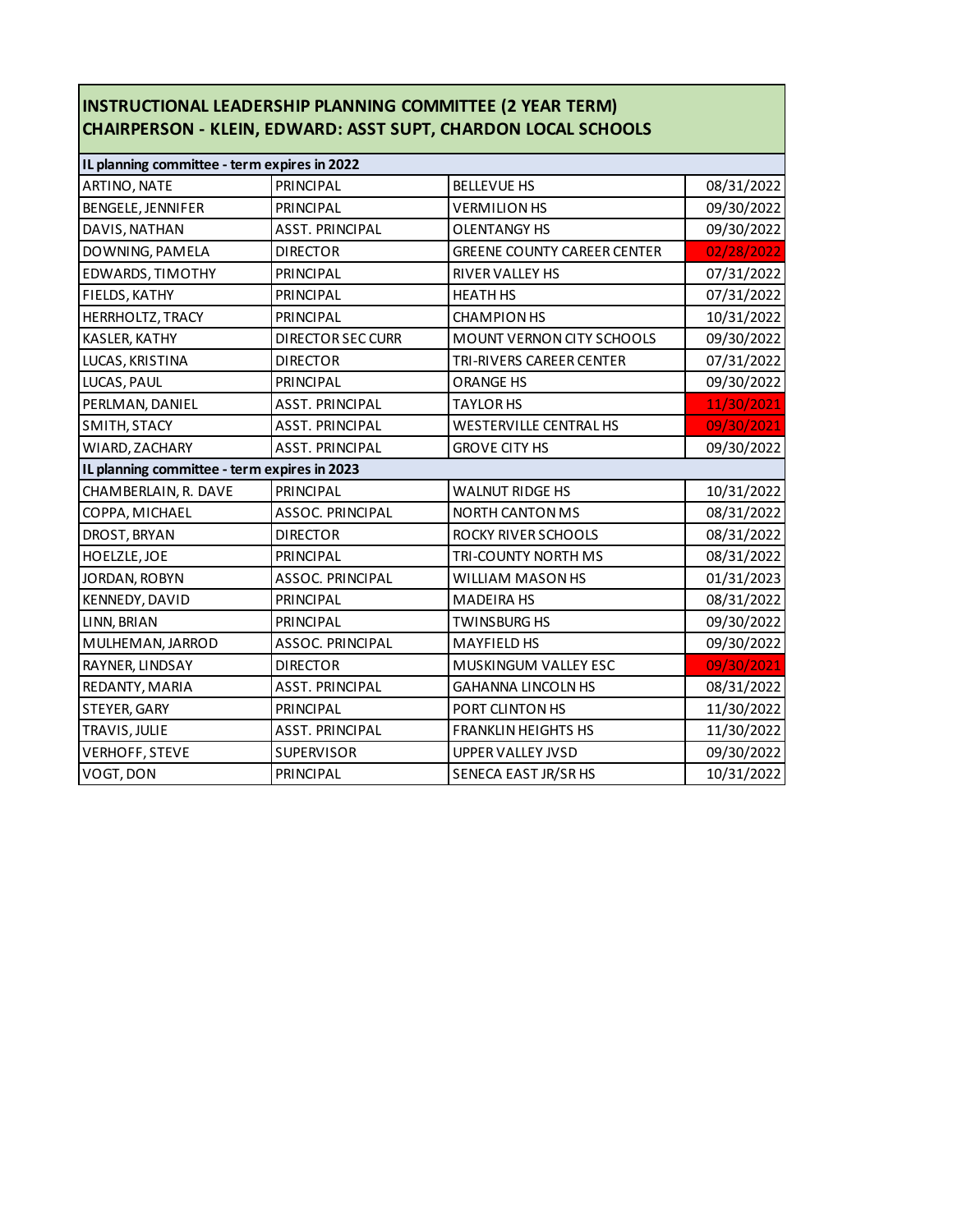| LEGISLATIVE COMMITTEE (2 YEAR TERM)          | <b>CHAIRPERSON - KNISELY, ROBERT: PRINCIPAL, PERRY MS</b> |                                               |            |
|----------------------------------------------|-----------------------------------------------------------|-----------------------------------------------|------------|
| legislative committee - term expires in 2022 |                                                           |                                               |            |
| AGNES, DIANE                                 | <b>AREA SUPERINTENDENT</b>                                | <b>COLUMBUS CITY SCHOOLS</b>                  | 12/31/2022 |
| BAPTIST, BEN                                 | <b>ASST. PRINCIPAL</b>                                    | PICKERINGTON LAKEVIEW JR HS                   | 07/31/2022 |
| <b>BURGETT, PJ</b>                           | PRINCIPAL                                                 | <b>FRANKLIN MONROE MS/HS</b>                  | 06/30/2022 |
| COOPER, RICHARD                              | <b>ASST. PRINCIPAL</b>                                    | PICKERINGTON HS CENTRAL                       | 08/31/2022 |
| CROWE, JASON                                 | PRINCIPAL                                                 | <b>MENTOR HS</b>                              | 10/31/2021 |
| EBY, DAVID                                   | <b>PRINCIPAL</b>                                          | <b>NORTH CANTON MS</b>                        | 09/30/2022 |
| HARTMANN, JEFFREY                            | PRINCIPAL                                                 | <b>STOW-MUNROE FALLS HS</b>                   | 08/31/2022 |
| JENKINS, BENJAMIN                            | <b>SUPERVISOR</b>                                         | OLENTANGY LOCAL SCHOOLS                       | 08/31/2022 |
| JORDAN, ROBYN                                | <b>ASSOC. PRINCIPAL</b>                                   | WILLIAM MASON HS                              | 01/31/2023 |
| LAUVER, NED                                  |                                                           | DIRECTOR OF OPERATIONS AVON LAKE CITY SCHOOLS | 09/30/2022 |
| LAVERCOMBE, CLAYTON                          | <b>ASST. PRINCIPAL</b>                                    | <b>SYCAMORE JR HS</b>                         | 10/31/2022 |
| MEYER, JOSH                                  | PRINCIPAL                                                 | COVINGTON HS                                  | 08/31/2022 |
| NUGGUD, VISHTASP                             | PRINCIPAL                                                 | LEARWOOD MS                                   | 09/30/2022 |
| SLAMER, DAVID                                | PRINCIPAL                                                 | SPRINGBORO JR HS                              | 01/31/2022 |
| SLEUTZ, JUSTIN                               | <b>PRINCIPAL</b>                                          | ST CLAIRSVILLE HS                             | 08/31/2022 |
| SMITH, LARRY                                 | <b>COLLEGE FACULTY</b>                                    | UNIVERSITY OF DAYTON                          | 06/30/2022 |
| STANFILL, BRANDON                            | DIR OF STUDENT SERVICES THE MIAMI SCHOOL                  |                                               | 10/31/2022 |
| STEPHAN, JASON                               | <b>PRINCIPAL</b>                                          | <b>ARCANUM HS</b>                             | 07/31/2022 |
| TORRENCE, DAVID                              | PRINCIPAL                                                 | <b>XENIA HS</b>                               | 11/30/2022 |
| URBAN, SHYLA                                 | PRINCIPAL                                                 | <b>WICKLIFFE HS</b>                           | 09/30/2022 |
| WICKARD, NOLAN                               | PRINCIPAL                                                 | WOODMORE HS                                   | 10/31/2022 |
| legislative committee - term expires in 2023 |                                                           |                                               |            |
| <b>AST, STEVEN</b>                           | <b>DIRECTOR</b>                                           | LAKEWOOD CITY SCHOOLS                         | 11/30/2022 |
| BEMUS, LAURA                                 | <b>ASST. SUPERINTENDENT</b>                               | <b>GREENVILLE CITY SCHOOLS</b>                | 03/31/2022 |
| <b>BROCHETTI, BRIAN</b>                      | <b>DEAN OF STUDENTS</b>                                   | <b>SHILOH MS</b>                              | 10/31/2022 |
| COOK, AARON                                  | <b>DIRECTOR</b>                                           | DELAWARE CITY SCHOOLS                         | 11/30/2022 |
| <b>GALLATIN, MATT</b>                        | PRINCIPAL                                                 | <b>BUCKEYE VALLEY MS</b>                      | 02/28/2023 |
| GIES, JOHN                                   | PRINCIPAL                                                 | SHELBY HS                                     | 03/31/2023 |
| <b>GRIFFIN, HOLLY</b>                        | ASST. DIRECTOR                                            | EASTLAND CAREER CTR                           | 08/31/2022 |
| HEATH, CRAIG                                 | PRINCIPAL                                                 | <b>BERNE UNION HS</b>                         | 04/30/2022 |
| JAKUB, KEVIN                                 | PRINCIPAL                                                 | BRECKSVILLE-BROADVIEW HTS HS                  | 10/31/2022 |
| JAMES, NATALIE                               | PRINCIPAL                                                 | RIDGEVIEW MS                                  | 11/30/2022 |
| KING, MICHAEL                                | PRINCIPAL                                                 | NORTH RIDGEVILLE ACAD CTR                     | 10/31/2022 |
| LEYRER, BRADLEY                              | <b>DIRECTOR</b>                                           |                                               | 08/31/2022 |
| MARTIN, BRIAN                                | <b>PRINCIPAL</b>                                          | ROSS <sub>HS</sub>                            | 10/31/2022 |
| MCCORKLE, MATTHEW                            | PRINCIPAL                                                 | <b>GREEN HS</b>                               | 09/30/2022 |
| MURO, JONATHAN                               | PRINCIPAL                                                 | <b>MADISON MS</b>                             | 10/31/2022 |
| RACZ, BRIAN                                  | <b>ASST. PRINCIPAL</b>                                    | <b>AUSTINTOWN FITCH HS</b>                    | 08/31/2021 |
| SELVEY, DOUG                                 | <b>ASST. PRINCIPAL</b>                                    | WAPAKONETA HS                                 | 08/31/2022 |
| SEWARD, BRYAN                                | PRINCIPAL                                                 | NORDONIA MS                                   | 08/31/2022 |
| SHANER, BARBARA                              | LEGISLATIVE LIAISON                                       | OHIOPRO ADVOCACY LLC                          | 07/31/2022 |
| SLATTERY, JEFFREY                            | PRINCIPAL                                                 | HICKSVILLE HS                                 | 08/31/2022 |
| STEKLI, JOHN                                 | PRINCIPAL                                                 | <b>FAIRLAWN HS</b>                            | 05/31/2023 |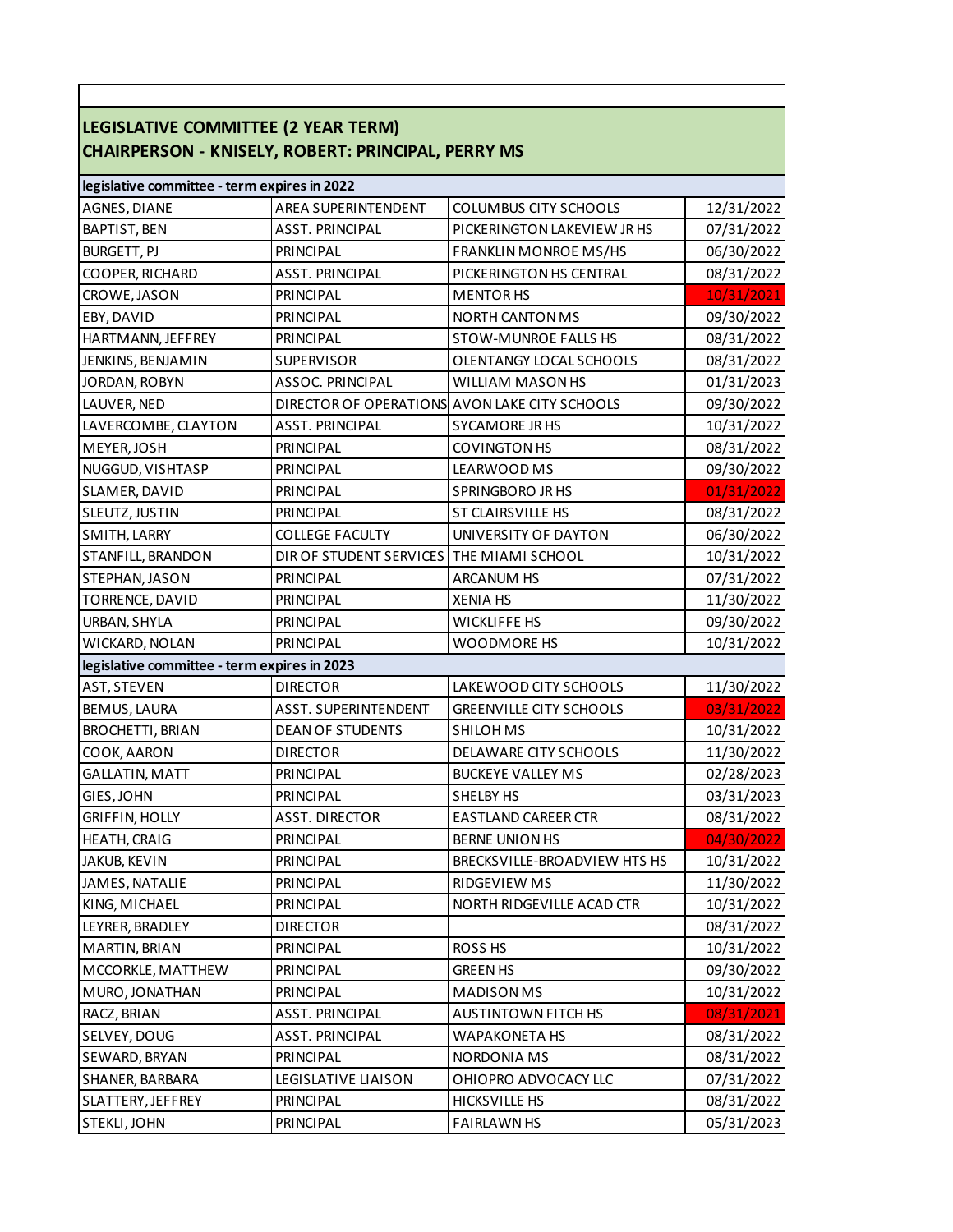| TIMOTHY<br>VELOTTA, | PRINCIPAL | <b>CHARDON MS</b> | 02/28/2023 |
|---------------------|-----------|-------------------|------------|
|                     |           |                   |            |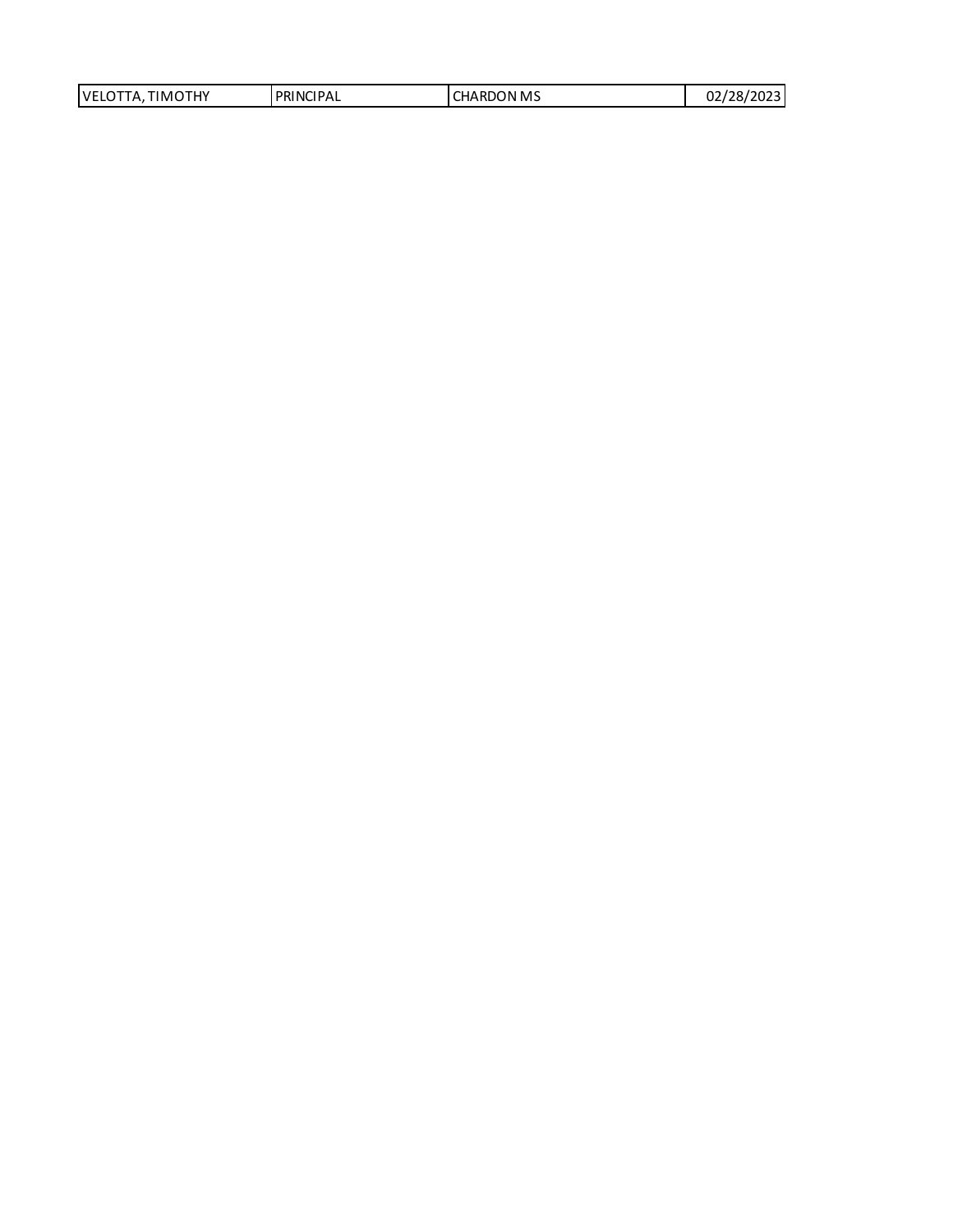| MIDDLE LEVEL COMMITTEE (2 YEAR TERM)<br><b>CHAIRPERSON - GIBSON, ANDREW: PRINCIPAL, AMHERST JR HS</b> |                        |                                   |            |
|-------------------------------------------------------------------------------------------------------|------------------------|-----------------------------------|------------|
| ML committee - term expires in 2022                                                                   |                        |                                   |            |
| BRYSON, T. CODY                                                                                       | <b>ASST. PRINCIPAL</b> | <b>GROVEPORT MADISON MS NORTH</b> | 04/30/2023 |
| <b>FULTON, SKIP</b>                                                                                   | <b>DIRECTOR</b>        | MAPLETON LOCAL SCHOOLS            | 08/31/2022 |
| MURPHY, MATTHEW                                                                                       | <b>PRINCIPAL</b>       | <b>HUNTINGTON MS</b>              | 09/30/2022 |
| PURTEE, DERRICK                                                                                       | <b>PRINCIPAL</b>       | <b>ANNA MS</b>                    | 08/31/2022 |
| RUBESICH, NIKOLAS                                                                                     | <b>PRINCIPAL</b>       | <b>ELGINMS</b>                    | 08/31/2022 |
| VANEK, JAMES                                                                                          | <b>PRINCIPAL</b>       | <b>INDEPENDENCE MS</b>            | 05/31/2023 |
| ML committee - term expires in 2023                                                                   |                        |                                   |            |
| CARTER, KACY                                                                                          | <b>PRINCIPAL</b>       | JACKSON MEMORIAL MS               | 12/31/2022 |
| FRANK, ROGER                                                                                          | <b>PRINCIPAL</b>       | ELMWOOD MS                        | 10/31/2022 |
| <b>GRIFFIS, PATRICK</b>                                                                               | <b>PRINCIPAL</b>       | CRESTWOOD INTERMEDIATE            | 08/31/2022 |
| HUDSON, ROSS                                                                                          | PRINCIPAL              | <b>WEST CLERMONT MS</b>           | 11/30/2022 |
| IZZO, KELLI ANNE                                                                                      | <b>ASST. PRINCIPAL</b> | BRECKSVILLE-BROADVIEW HTS HS      | 09/30/2022 |
| MAGYAR, ROBERT                                                                                        | <b>PRINCIPAL</b>       | <b>BUCKEYE INTERMEDIATE</b>       | 10/31/2021 |
| RIEBE, ERICH                                                                                          | <b>PRINCIPAL</b>       | JOHN R LEA MS                     | 10/31/2022 |
| STEWART, JAIME                                                                                        | <b>PRINCIPAL</b>       | DAVIS MS                          | 08/31/2022 |
| YAKO, KRISTINA                                                                                        | <b>PRINCIPAL</b>       | <b>CLOVERLEAF MS</b>              | 11/30/2022 |
| ZYWCZYK, KELLY                                                                                        | PRINCIPAL              | CANAL WINCHESTER MS               | 09/30/2022 |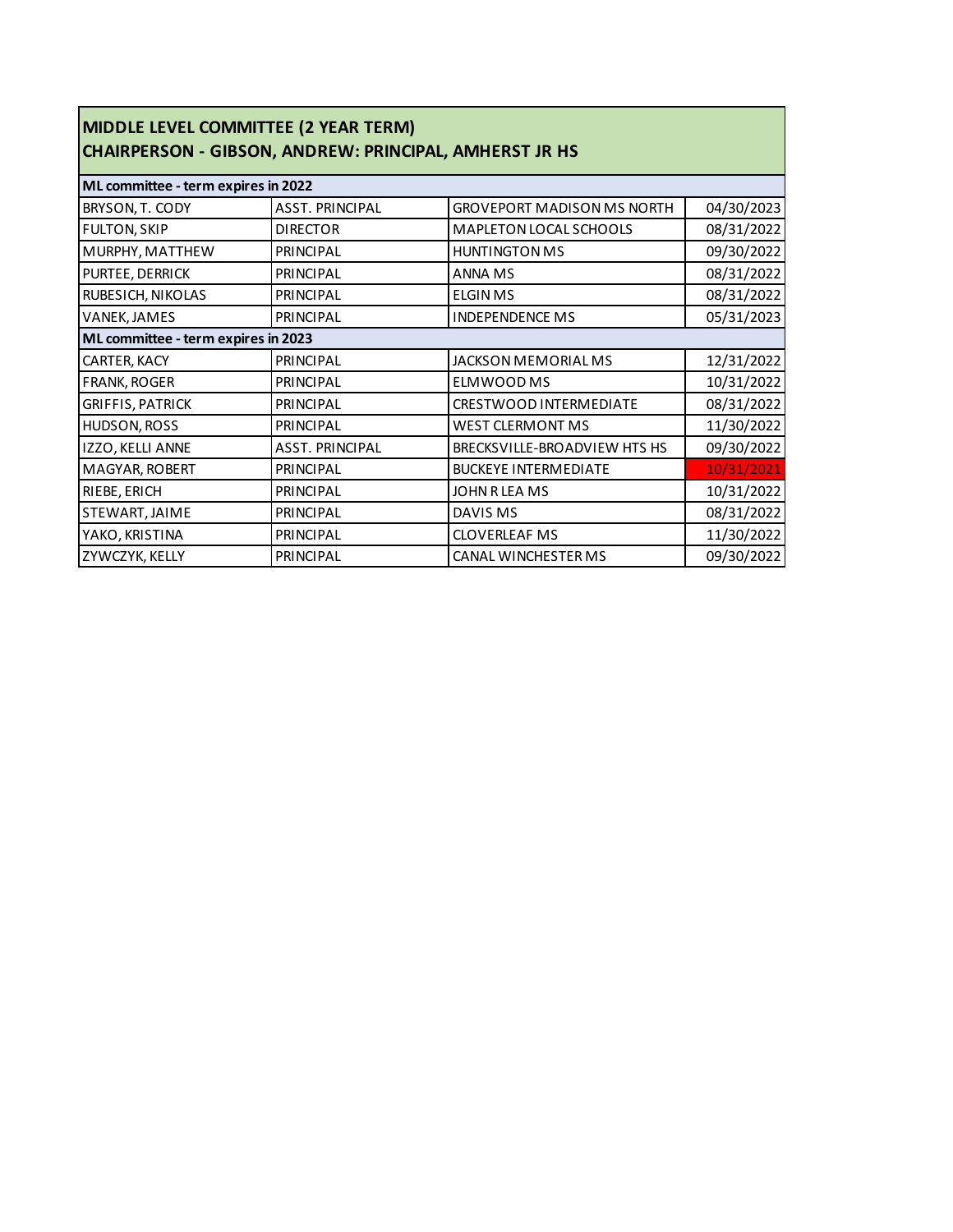## **OHSAA/OASSA PRINCIPALS ADVISORY COMMITTEE (ONGOING - NO TERM)**

| <b>PRINCIPAL</b><br><b>KETTERING FAIRMONT HS</b><br>08/31/2022<br>ALEXANDER, D. TYLER<br>08/31/2022<br>AURIN, MICHAEL<br>PRINCIPAL<br><b>DUBLIN JEROME HS</b><br>SUPERVISOR<br>COLUMBUS CITY SCHOOLS<br><b>BAKER, EDMUND</b><br>11/30/2022<br>BARSON, ZACHARY<br><b>ASST. PRINCIPAL</b><br><b>CHAMPION HS</b><br>10/31/2022<br>COLE, PETER<br><b>PRINCIPAL</b><br><b>CAREY HS</b><br>08/31/2022<br>COSTELLO, GREG<br><b>PRINCIPAL</b><br>WEST HS<br>09/30/2022<br>DILBONE, DAVE<br><b>PRINCIPAL</b><br><b>TROY HS</b><br>09/30/2022<br><b>FRANKLIN HEIGHTS HS</b><br>DONAHUE, TIMOTHY<br>11/30/2022<br><b>PRINCIPAL</b><br>EDENFIELD, KEITH<br>PRINCIPAL<br>DAVID ANDERSON JR/SR HS<br>09/30/2022<br><b>PRINCIPAL</b><br>EVANS, DANIEL<br><b>RIVERDALE HS</b><br>10/31/2022<br>FAIRFIELD, TIMOTHY<br><b>BRISTOL HS</b><br>08/31/2022<br>PRINCIPAL<br><b>PRINCIPAL</b><br><b>CIRCLEVILLE MS</b><br>FOX, KEVIN<br>09/30/2022<br><b>PRINCIPAL</b><br>ELMWOOD MS<br><b>FRANK, ROGER</b><br>10/31/2022<br>FROMM, KELLI<br><b>PRINCIPAL</b><br><b>FRANKLIN HS</b><br>10/31/2022<br>GIES, JOHN<br>PRINCIPAL<br>SHELBY HS<br>03/31/2023<br>ASST. SUPT/A.D.<br>ADAMS COUNTY/OHIO VALLEY SD<br>GROOMS, GREG<br>09/30/2022<br>GUE, SAM<br><b>PRINCIPAL</b><br><b>ROCK HILL SR HS</b><br>09/30/2022<br>HARP, MATT<br><b>ASST. PRINCIPAL</b><br><b>DONNELL MS</b><br>10/31/2022<br>HARRIS, JOHN<br><b>PRINCIPAL</b><br>TRI-VALLEY HS<br>09/30/2022<br>HEMMELGARN, JON<br><b>VERSAILLES MS</b><br>09/30/2022<br>PRINCIPAL<br><b>HUNTINGTON HS</b><br>KERNS, CRAIG<br>PRINCIPAL<br>09/30/2022<br><b>PRINCIPAL</b><br><b>OLMSTED FALLS MS</b><br>KURZ, MARK<br>10/31/2022<br>LEDDY, MIKE<br><b>DIRECTOR</b><br><b>KENTON HS</b><br>05/31/2022<br>MARSHALL, AARON<br><b>PRINCIPAL</b><br>LASALLE HS<br>11/30/2022<br>MARTIN, MICHAEL<br><b>PRINCIPAL</b><br><b>BUCKEYE CENTRAL HS</b><br>09/30/2022<br>MAVER JR., ROBERT<br>DIRECTOR OF HR<br><b>WESTLAKE CITY SCHOOLS</b><br>08/31/2022<br>MCDONALD, MELLISA<br>PRINCIPAL<br>SYLVANIA ARBOR HILLS JR HS<br>11/30/2022<br>MCPHAIL, MATTHEW<br>PRINCIPAL<br><b>FAIRFIELD UNION HS</b><br>09/30/2022<br><b>PRINCIPAL</b><br>LINCOLNVIEW JR/SR HS<br>08/31/2022<br>MENDENHALL, BRAD<br>COVINGTON HS<br>MEYER, JOSH<br><b>PRINCIPAL</b><br>08/31/2022<br><b>ASST. PRINCIPAL</b><br><b>WESTLAKE HS</b><br>09/30/2022<br>OVERLA, WILLIAM<br>04/30/2023<br>PRINCIPAL<br><b>GRAHAM HS</b><br>ASST. PRINCIPAL<br><b>BROOKSIDE HS</b><br>09/30/2022<br>PATRIZI, JAMES<br><b>PRINCIPAL</b><br>MINFORD HS<br>PICA, JEFFREY<br>10/31/2022<br>RADINSKY, TROY<br>LEETONIA MS/HS<br>10/31/2022<br><b>PRINCIPAL</b><br>PORTSMOUTH WEST HS<br>RAPP, CHRISTOPHER<br><b>PRINCIPAL</b><br>09/30/2022<br>ROBERTS, JOE<br><b>ATHLETIC DIRECTOR</b><br>PRINCETON HS<br>08/31/2022<br>SCARCELLA, CHRISTOPHER<br>11/30/2022<br><b>HEAD OF SCHOOL</b><br>DESIGN LAB EARLY COLLEGE<br>11/30/2022<br>SEARIGHT, KENNETH<br><b>ASST. PRINCIPAL</b><br>OLMSTED FALLS HS<br><b>PRINCIPAL</b><br>VAN BUREN HS<br>SHOUP, KEVIN<br>08/31/2022 |                 |                  |                 |            |
|------------------------------------------------------------------------------------------------------------------------------------------------------------------------------------------------------------------------------------------------------------------------------------------------------------------------------------------------------------------------------------------------------------------------------------------------------------------------------------------------------------------------------------------------------------------------------------------------------------------------------------------------------------------------------------------------------------------------------------------------------------------------------------------------------------------------------------------------------------------------------------------------------------------------------------------------------------------------------------------------------------------------------------------------------------------------------------------------------------------------------------------------------------------------------------------------------------------------------------------------------------------------------------------------------------------------------------------------------------------------------------------------------------------------------------------------------------------------------------------------------------------------------------------------------------------------------------------------------------------------------------------------------------------------------------------------------------------------------------------------------------------------------------------------------------------------------------------------------------------------------------------------------------------------------------------------------------------------------------------------------------------------------------------------------------------------------------------------------------------------------------------------------------------------------------------------------------------------------------------------------------------------------------------------------------------------------------------------------------------------------------------------------------------------------------------------------------------------------------------------------------------------------------------------------------------------------------------------------------------------------------------------------------------------------------------------------------------------------------------------------------------------------------------------------------------------------------------------------------------------------------------------------------------------------------------------------------------------------------------------------------------------------------------|-----------------|------------------|-----------------|------------|
|                                                                                                                                                                                                                                                                                                                                                                                                                                                                                                                                                                                                                                                                                                                                                                                                                                                                                                                                                                                                                                                                                                                                                                                                                                                                                                                                                                                                                                                                                                                                                                                                                                                                                                                                                                                                                                                                                                                                                                                                                                                                                                                                                                                                                                                                                                                                                                                                                                                                                                                                                                                                                                                                                                                                                                                                                                                                                                                                                                                                                                          |                 |                  |                 |            |
|                                                                                                                                                                                                                                                                                                                                                                                                                                                                                                                                                                                                                                                                                                                                                                                                                                                                                                                                                                                                                                                                                                                                                                                                                                                                                                                                                                                                                                                                                                                                                                                                                                                                                                                                                                                                                                                                                                                                                                                                                                                                                                                                                                                                                                                                                                                                                                                                                                                                                                                                                                                                                                                                                                                                                                                                                                                                                                                                                                                                                                          |                 |                  |                 |            |
|                                                                                                                                                                                                                                                                                                                                                                                                                                                                                                                                                                                                                                                                                                                                                                                                                                                                                                                                                                                                                                                                                                                                                                                                                                                                                                                                                                                                                                                                                                                                                                                                                                                                                                                                                                                                                                                                                                                                                                                                                                                                                                                                                                                                                                                                                                                                                                                                                                                                                                                                                                                                                                                                                                                                                                                                                                                                                                                                                                                                                                          |                 |                  |                 |            |
|                                                                                                                                                                                                                                                                                                                                                                                                                                                                                                                                                                                                                                                                                                                                                                                                                                                                                                                                                                                                                                                                                                                                                                                                                                                                                                                                                                                                                                                                                                                                                                                                                                                                                                                                                                                                                                                                                                                                                                                                                                                                                                                                                                                                                                                                                                                                                                                                                                                                                                                                                                                                                                                                                                                                                                                                                                                                                                                                                                                                                                          |                 |                  |                 |            |
|                                                                                                                                                                                                                                                                                                                                                                                                                                                                                                                                                                                                                                                                                                                                                                                                                                                                                                                                                                                                                                                                                                                                                                                                                                                                                                                                                                                                                                                                                                                                                                                                                                                                                                                                                                                                                                                                                                                                                                                                                                                                                                                                                                                                                                                                                                                                                                                                                                                                                                                                                                                                                                                                                                                                                                                                                                                                                                                                                                                                                                          |                 |                  |                 |            |
|                                                                                                                                                                                                                                                                                                                                                                                                                                                                                                                                                                                                                                                                                                                                                                                                                                                                                                                                                                                                                                                                                                                                                                                                                                                                                                                                                                                                                                                                                                                                                                                                                                                                                                                                                                                                                                                                                                                                                                                                                                                                                                                                                                                                                                                                                                                                                                                                                                                                                                                                                                                                                                                                                                                                                                                                                                                                                                                                                                                                                                          |                 |                  |                 |            |
|                                                                                                                                                                                                                                                                                                                                                                                                                                                                                                                                                                                                                                                                                                                                                                                                                                                                                                                                                                                                                                                                                                                                                                                                                                                                                                                                                                                                                                                                                                                                                                                                                                                                                                                                                                                                                                                                                                                                                                                                                                                                                                                                                                                                                                                                                                                                                                                                                                                                                                                                                                                                                                                                                                                                                                                                                                                                                                                                                                                                                                          |                 |                  |                 |            |
|                                                                                                                                                                                                                                                                                                                                                                                                                                                                                                                                                                                                                                                                                                                                                                                                                                                                                                                                                                                                                                                                                                                                                                                                                                                                                                                                                                                                                                                                                                                                                                                                                                                                                                                                                                                                                                                                                                                                                                                                                                                                                                                                                                                                                                                                                                                                                                                                                                                                                                                                                                                                                                                                                                                                                                                                                                                                                                                                                                                                                                          |                 |                  |                 |            |
|                                                                                                                                                                                                                                                                                                                                                                                                                                                                                                                                                                                                                                                                                                                                                                                                                                                                                                                                                                                                                                                                                                                                                                                                                                                                                                                                                                                                                                                                                                                                                                                                                                                                                                                                                                                                                                                                                                                                                                                                                                                                                                                                                                                                                                                                                                                                                                                                                                                                                                                                                                                                                                                                                                                                                                                                                                                                                                                                                                                                                                          |                 |                  |                 |            |
|                                                                                                                                                                                                                                                                                                                                                                                                                                                                                                                                                                                                                                                                                                                                                                                                                                                                                                                                                                                                                                                                                                                                                                                                                                                                                                                                                                                                                                                                                                                                                                                                                                                                                                                                                                                                                                                                                                                                                                                                                                                                                                                                                                                                                                                                                                                                                                                                                                                                                                                                                                                                                                                                                                                                                                                                                                                                                                                                                                                                                                          |                 |                  |                 |            |
|                                                                                                                                                                                                                                                                                                                                                                                                                                                                                                                                                                                                                                                                                                                                                                                                                                                                                                                                                                                                                                                                                                                                                                                                                                                                                                                                                                                                                                                                                                                                                                                                                                                                                                                                                                                                                                                                                                                                                                                                                                                                                                                                                                                                                                                                                                                                                                                                                                                                                                                                                                                                                                                                                                                                                                                                                                                                                                                                                                                                                                          |                 |                  |                 |            |
|                                                                                                                                                                                                                                                                                                                                                                                                                                                                                                                                                                                                                                                                                                                                                                                                                                                                                                                                                                                                                                                                                                                                                                                                                                                                                                                                                                                                                                                                                                                                                                                                                                                                                                                                                                                                                                                                                                                                                                                                                                                                                                                                                                                                                                                                                                                                                                                                                                                                                                                                                                                                                                                                                                                                                                                                                                                                                                                                                                                                                                          |                 |                  |                 |            |
|                                                                                                                                                                                                                                                                                                                                                                                                                                                                                                                                                                                                                                                                                                                                                                                                                                                                                                                                                                                                                                                                                                                                                                                                                                                                                                                                                                                                                                                                                                                                                                                                                                                                                                                                                                                                                                                                                                                                                                                                                                                                                                                                                                                                                                                                                                                                                                                                                                                                                                                                                                                                                                                                                                                                                                                                                                                                                                                                                                                                                                          |                 |                  |                 |            |
|                                                                                                                                                                                                                                                                                                                                                                                                                                                                                                                                                                                                                                                                                                                                                                                                                                                                                                                                                                                                                                                                                                                                                                                                                                                                                                                                                                                                                                                                                                                                                                                                                                                                                                                                                                                                                                                                                                                                                                                                                                                                                                                                                                                                                                                                                                                                                                                                                                                                                                                                                                                                                                                                                                                                                                                                                                                                                                                                                                                                                                          |                 |                  |                 |            |
|                                                                                                                                                                                                                                                                                                                                                                                                                                                                                                                                                                                                                                                                                                                                                                                                                                                                                                                                                                                                                                                                                                                                                                                                                                                                                                                                                                                                                                                                                                                                                                                                                                                                                                                                                                                                                                                                                                                                                                                                                                                                                                                                                                                                                                                                                                                                                                                                                                                                                                                                                                                                                                                                                                                                                                                                                                                                                                                                                                                                                                          |                 |                  |                 |            |
|                                                                                                                                                                                                                                                                                                                                                                                                                                                                                                                                                                                                                                                                                                                                                                                                                                                                                                                                                                                                                                                                                                                                                                                                                                                                                                                                                                                                                                                                                                                                                                                                                                                                                                                                                                                                                                                                                                                                                                                                                                                                                                                                                                                                                                                                                                                                                                                                                                                                                                                                                                                                                                                                                                                                                                                                                                                                                                                                                                                                                                          |                 |                  |                 |            |
|                                                                                                                                                                                                                                                                                                                                                                                                                                                                                                                                                                                                                                                                                                                                                                                                                                                                                                                                                                                                                                                                                                                                                                                                                                                                                                                                                                                                                                                                                                                                                                                                                                                                                                                                                                                                                                                                                                                                                                                                                                                                                                                                                                                                                                                                                                                                                                                                                                                                                                                                                                                                                                                                                                                                                                                                                                                                                                                                                                                                                                          |                 |                  |                 |            |
|                                                                                                                                                                                                                                                                                                                                                                                                                                                                                                                                                                                                                                                                                                                                                                                                                                                                                                                                                                                                                                                                                                                                                                                                                                                                                                                                                                                                                                                                                                                                                                                                                                                                                                                                                                                                                                                                                                                                                                                                                                                                                                                                                                                                                                                                                                                                                                                                                                                                                                                                                                                                                                                                                                                                                                                                                                                                                                                                                                                                                                          |                 |                  |                 |            |
|                                                                                                                                                                                                                                                                                                                                                                                                                                                                                                                                                                                                                                                                                                                                                                                                                                                                                                                                                                                                                                                                                                                                                                                                                                                                                                                                                                                                                                                                                                                                                                                                                                                                                                                                                                                                                                                                                                                                                                                                                                                                                                                                                                                                                                                                                                                                                                                                                                                                                                                                                                                                                                                                                                                                                                                                                                                                                                                                                                                                                                          |                 |                  |                 |            |
|                                                                                                                                                                                                                                                                                                                                                                                                                                                                                                                                                                                                                                                                                                                                                                                                                                                                                                                                                                                                                                                                                                                                                                                                                                                                                                                                                                                                                                                                                                                                                                                                                                                                                                                                                                                                                                                                                                                                                                                                                                                                                                                                                                                                                                                                                                                                                                                                                                                                                                                                                                                                                                                                                                                                                                                                                                                                                                                                                                                                                                          |                 |                  |                 |            |
|                                                                                                                                                                                                                                                                                                                                                                                                                                                                                                                                                                                                                                                                                                                                                                                                                                                                                                                                                                                                                                                                                                                                                                                                                                                                                                                                                                                                                                                                                                                                                                                                                                                                                                                                                                                                                                                                                                                                                                                                                                                                                                                                                                                                                                                                                                                                                                                                                                                                                                                                                                                                                                                                                                                                                                                                                                                                                                                                                                                                                                          |                 |                  |                 |            |
|                                                                                                                                                                                                                                                                                                                                                                                                                                                                                                                                                                                                                                                                                                                                                                                                                                                                                                                                                                                                                                                                                                                                                                                                                                                                                                                                                                                                                                                                                                                                                                                                                                                                                                                                                                                                                                                                                                                                                                                                                                                                                                                                                                                                                                                                                                                                                                                                                                                                                                                                                                                                                                                                                                                                                                                                                                                                                                                                                                                                                                          |                 |                  |                 |            |
|                                                                                                                                                                                                                                                                                                                                                                                                                                                                                                                                                                                                                                                                                                                                                                                                                                                                                                                                                                                                                                                                                                                                                                                                                                                                                                                                                                                                                                                                                                                                                                                                                                                                                                                                                                                                                                                                                                                                                                                                                                                                                                                                                                                                                                                                                                                                                                                                                                                                                                                                                                                                                                                                                                                                                                                                                                                                                                                                                                                                                                          |                 |                  |                 |            |
|                                                                                                                                                                                                                                                                                                                                                                                                                                                                                                                                                                                                                                                                                                                                                                                                                                                                                                                                                                                                                                                                                                                                                                                                                                                                                                                                                                                                                                                                                                                                                                                                                                                                                                                                                                                                                                                                                                                                                                                                                                                                                                                                                                                                                                                                                                                                                                                                                                                                                                                                                                                                                                                                                                                                                                                                                                                                                                                                                                                                                                          |                 |                  |                 |            |
|                                                                                                                                                                                                                                                                                                                                                                                                                                                                                                                                                                                                                                                                                                                                                                                                                                                                                                                                                                                                                                                                                                                                                                                                                                                                                                                                                                                                                                                                                                                                                                                                                                                                                                                                                                                                                                                                                                                                                                                                                                                                                                                                                                                                                                                                                                                                                                                                                                                                                                                                                                                                                                                                                                                                                                                                                                                                                                                                                                                                                                          |                 |                  |                 |            |
|                                                                                                                                                                                                                                                                                                                                                                                                                                                                                                                                                                                                                                                                                                                                                                                                                                                                                                                                                                                                                                                                                                                                                                                                                                                                                                                                                                                                                                                                                                                                                                                                                                                                                                                                                                                                                                                                                                                                                                                                                                                                                                                                                                                                                                                                                                                                                                                                                                                                                                                                                                                                                                                                                                                                                                                                                                                                                                                                                                                                                                          |                 |                  |                 |            |
|                                                                                                                                                                                                                                                                                                                                                                                                                                                                                                                                                                                                                                                                                                                                                                                                                                                                                                                                                                                                                                                                                                                                                                                                                                                                                                                                                                                                                                                                                                                                                                                                                                                                                                                                                                                                                                                                                                                                                                                                                                                                                                                                                                                                                                                                                                                                                                                                                                                                                                                                                                                                                                                                                                                                                                                                                                                                                                                                                                                                                                          |                 |                  |                 |            |
|                                                                                                                                                                                                                                                                                                                                                                                                                                                                                                                                                                                                                                                                                                                                                                                                                                                                                                                                                                                                                                                                                                                                                                                                                                                                                                                                                                                                                                                                                                                                                                                                                                                                                                                                                                                                                                                                                                                                                                                                                                                                                                                                                                                                                                                                                                                                                                                                                                                                                                                                                                                                                                                                                                                                                                                                                                                                                                                                                                                                                                          |                 |                  |                 |            |
|                                                                                                                                                                                                                                                                                                                                                                                                                                                                                                                                                                                                                                                                                                                                                                                                                                                                                                                                                                                                                                                                                                                                                                                                                                                                                                                                                                                                                                                                                                                                                                                                                                                                                                                                                                                                                                                                                                                                                                                                                                                                                                                                                                                                                                                                                                                                                                                                                                                                                                                                                                                                                                                                                                                                                                                                                                                                                                                                                                                                                                          |                 |                  |                 |            |
|                                                                                                                                                                                                                                                                                                                                                                                                                                                                                                                                                                                                                                                                                                                                                                                                                                                                                                                                                                                                                                                                                                                                                                                                                                                                                                                                                                                                                                                                                                                                                                                                                                                                                                                                                                                                                                                                                                                                                                                                                                                                                                                                                                                                                                                                                                                                                                                                                                                                                                                                                                                                                                                                                                                                                                                                                                                                                                                                                                                                                                          |                 |                  |                 |            |
|                                                                                                                                                                                                                                                                                                                                                                                                                                                                                                                                                                                                                                                                                                                                                                                                                                                                                                                                                                                                                                                                                                                                                                                                                                                                                                                                                                                                                                                                                                                                                                                                                                                                                                                                                                                                                                                                                                                                                                                                                                                                                                                                                                                                                                                                                                                                                                                                                                                                                                                                                                                                                                                                                                                                                                                                                                                                                                                                                                                                                                          | MORGAN, JOY     |                  |                 |            |
|                                                                                                                                                                                                                                                                                                                                                                                                                                                                                                                                                                                                                                                                                                                                                                                                                                                                                                                                                                                                                                                                                                                                                                                                                                                                                                                                                                                                                                                                                                                                                                                                                                                                                                                                                                                                                                                                                                                                                                                                                                                                                                                                                                                                                                                                                                                                                                                                                                                                                                                                                                                                                                                                                                                                                                                                                                                                                                                                                                                                                                          |                 |                  |                 |            |
|                                                                                                                                                                                                                                                                                                                                                                                                                                                                                                                                                                                                                                                                                                                                                                                                                                                                                                                                                                                                                                                                                                                                                                                                                                                                                                                                                                                                                                                                                                                                                                                                                                                                                                                                                                                                                                                                                                                                                                                                                                                                                                                                                                                                                                                                                                                                                                                                                                                                                                                                                                                                                                                                                                                                                                                                                                                                                                                                                                                                                                          |                 |                  |                 |            |
|                                                                                                                                                                                                                                                                                                                                                                                                                                                                                                                                                                                                                                                                                                                                                                                                                                                                                                                                                                                                                                                                                                                                                                                                                                                                                                                                                                                                                                                                                                                                                                                                                                                                                                                                                                                                                                                                                                                                                                                                                                                                                                                                                                                                                                                                                                                                                                                                                                                                                                                                                                                                                                                                                                                                                                                                                                                                                                                                                                                                                                          |                 |                  |                 |            |
|                                                                                                                                                                                                                                                                                                                                                                                                                                                                                                                                                                                                                                                                                                                                                                                                                                                                                                                                                                                                                                                                                                                                                                                                                                                                                                                                                                                                                                                                                                                                                                                                                                                                                                                                                                                                                                                                                                                                                                                                                                                                                                                                                                                                                                                                                                                                                                                                                                                                                                                                                                                                                                                                                                                                                                                                                                                                                                                                                                                                                                          |                 |                  |                 |            |
|                                                                                                                                                                                                                                                                                                                                                                                                                                                                                                                                                                                                                                                                                                                                                                                                                                                                                                                                                                                                                                                                                                                                                                                                                                                                                                                                                                                                                                                                                                                                                                                                                                                                                                                                                                                                                                                                                                                                                                                                                                                                                                                                                                                                                                                                                                                                                                                                                                                                                                                                                                                                                                                                                                                                                                                                                                                                                                                                                                                                                                          |                 |                  |                 |            |
|                                                                                                                                                                                                                                                                                                                                                                                                                                                                                                                                                                                                                                                                                                                                                                                                                                                                                                                                                                                                                                                                                                                                                                                                                                                                                                                                                                                                                                                                                                                                                                                                                                                                                                                                                                                                                                                                                                                                                                                                                                                                                                                                                                                                                                                                                                                                                                                                                                                                                                                                                                                                                                                                                                                                                                                                                                                                                                                                                                                                                                          |                 |                  |                 |            |
|                                                                                                                                                                                                                                                                                                                                                                                                                                                                                                                                                                                                                                                                                                                                                                                                                                                                                                                                                                                                                                                                                                                                                                                                                                                                                                                                                                                                                                                                                                                                                                                                                                                                                                                                                                                                                                                                                                                                                                                                                                                                                                                                                                                                                                                                                                                                                                                                                                                                                                                                                                                                                                                                                                                                                                                                                                                                                                                                                                                                                                          |                 |                  |                 |            |
|                                                                                                                                                                                                                                                                                                                                                                                                                                                                                                                                                                                                                                                                                                                                                                                                                                                                                                                                                                                                                                                                                                                                                                                                                                                                                                                                                                                                                                                                                                                                                                                                                                                                                                                                                                                                                                                                                                                                                                                                                                                                                                                                                                                                                                                                                                                                                                                                                                                                                                                                                                                                                                                                                                                                                                                                                                                                                                                                                                                                                                          |                 |                  |                 |            |
|                                                                                                                                                                                                                                                                                                                                                                                                                                                                                                                                                                                                                                                                                                                                                                                                                                                                                                                                                                                                                                                                                                                                                                                                                                                                                                                                                                                                                                                                                                                                                                                                                                                                                                                                                                                                                                                                                                                                                                                                                                                                                                                                                                                                                                                                                                                                                                                                                                                                                                                                                                                                                                                                                                                                                                                                                                                                                                                                                                                                                                          |                 |                  |                 |            |
|                                                                                                                                                                                                                                                                                                                                                                                                                                                                                                                                                                                                                                                                                                                                                                                                                                                                                                                                                                                                                                                                                                                                                                                                                                                                                                                                                                                                                                                                                                                                                                                                                                                                                                                                                                                                                                                                                                                                                                                                                                                                                                                                                                                                                                                                                                                                                                                                                                                                                                                                                                                                                                                                                                                                                                                                                                                                                                                                                                                                                                          | SHUTT, JENNIFER | <b>PRINCIPAL</b> | <b>GREEN MS</b> | 08/31/2022 |
| <b>PRINCIPAL</b><br>MIDVIEW HS<br>09/30/2022<br>SIFTAR, BRIAN                                                                                                                                                                                                                                                                                                                                                                                                                                                                                                                                                                                                                                                                                                                                                                                                                                                                                                                                                                                                                                                                                                                                                                                                                                                                                                                                                                                                                                                                                                                                                                                                                                                                                                                                                                                                                                                                                                                                                                                                                                                                                                                                                                                                                                                                                                                                                                                                                                                                                                                                                                                                                                                                                                                                                                                                                                                                                                                                                                            |                 |                  |                 |            |
| <b>PRINCIPAL</b><br>STEKLI, JOHN<br><b>FAIRLAWN HS</b><br>05/31/2023                                                                                                                                                                                                                                                                                                                                                                                                                                                                                                                                                                                                                                                                                                                                                                                                                                                                                                                                                                                                                                                                                                                                                                                                                                                                                                                                                                                                                                                                                                                                                                                                                                                                                                                                                                                                                                                                                                                                                                                                                                                                                                                                                                                                                                                                                                                                                                                                                                                                                                                                                                                                                                                                                                                                                                                                                                                                                                                                                                     |                 |                  |                 |            |
| STILLMAN, ANDREW<br><b>ATHLETIC DIRECTOR</b><br><b>VERMILION HS</b><br>06/30/2023                                                                                                                                                                                                                                                                                                                                                                                                                                                                                                                                                                                                                                                                                                                                                                                                                                                                                                                                                                                                                                                                                                                                                                                                                                                                                                                                                                                                                                                                                                                                                                                                                                                                                                                                                                                                                                                                                                                                                                                                                                                                                                                                                                                                                                                                                                                                                                                                                                                                                                                                                                                                                                                                                                                                                                                                                                                                                                                                                        |                 |                  |                 |            |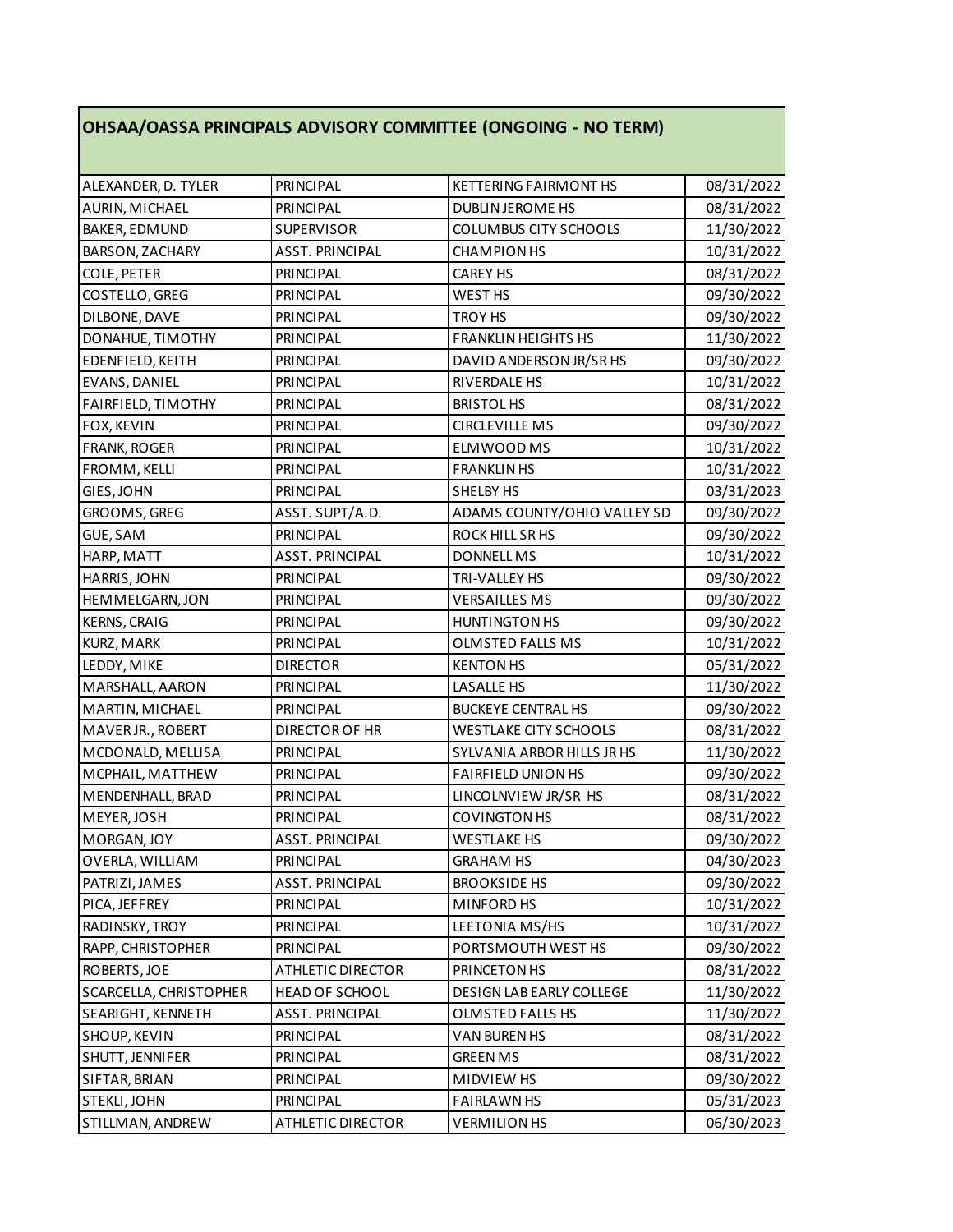| STOFFER, TODD    | PRINCIPAL                | <b>RIDGEWOOD HS</b>          | 08/31/2022 |
|------------------|--------------------------|------------------------------|------------|
| TERINGO, JEFFREY | <b>ATHLETIC DIRECTOR</b> | <b>BENEDICTINE HS</b>        | 09/30/2022 |
| TOMPKINS, LAURA  | PRINCIPAL                | <b>WEST MUSKINGUM HS</b>     | 10/31/2022 |
| TRIFONOFF, ED    | PRINCIPAL                | <b>RIVER HS</b>              | 02/28/2023 |
| ULRING, MICHAEL  | <b>DIRECTOR</b>          | <b>DUBLIN CITY SCHOOLS</b>   | 09/30/2022 |
| URBAN, SHYLA     | <b>PRINCIPAL</b>         | <b>WICKLIFFE HS</b>          | 09/30/2022 |
| WARD, JEREMY     | PRINCIPAL                | <b>VINTON COUNTY MS</b>      | 08/31/2022 |
| WEBB, WILLIAM    | PRINCIPAL                | <b>CLYDE HS</b>              | 03/31/2023 |
| WHITE, ANDREW    | <b>UNIT PRINCIPAL</b>    | <b>KETTERING FAIRMONT HS</b> | 06/30/2022 |
| WOLFE, KEVIN     | <b>ATHLETIC DIRECTOR</b> | ELMWOOD HS                   | 08/31/2022 |
| ZYWIEC, BRIDGET  | <b>ASST. PRINCIPAL</b>   | NORTH ROYALTON HS            | 11/30/2022 |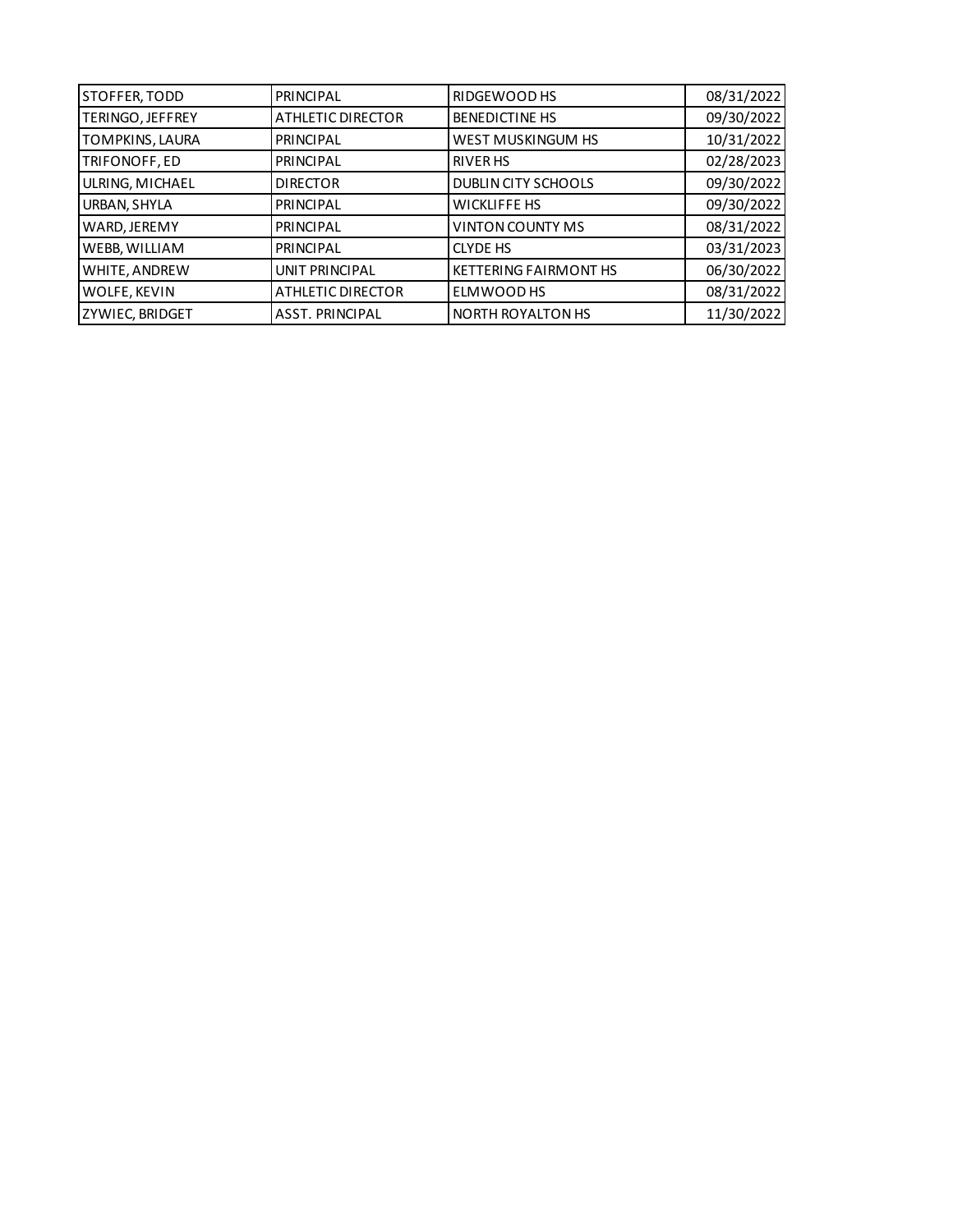| <b>SCHOOL SAFETY COMMITTEE (2 YEAR TERM)</b><br>CHAIRPERSON - TACKETT, JASON: PRINCIPAL, WILLIAMSBURG MS/HS |                        |                             |            |
|-------------------------------------------------------------------------------------------------------------|------------------------|-----------------------------|------------|
| safety committee - term expires in 2022                                                                     |                        |                             |            |
| <b>ANDERSON, MATT</b>                                                                                       | <b>ASST. PRINCIPAL</b> | <b>HILLIARD DARBY HS</b>    | 09/30/2022 |
| FRIESS, WILLIAM                                                                                             | PRINCIPAL              | <b>WAUSEON MS</b>           | 10/31/2022 |
| <b>GRIFFIS, PATRICK</b>                                                                                     | PRINCIPAL              | CRESTWOOD INTERMEDIATE      | 08/31/2022 |
| KNAPP, CARRIE                                                                                               | PRINCIPAL              | <b>HIGHLAND HS</b>          | 09/30/2022 |
| KURI, MICHAEL                                                                                               | PRINCIPAL              | <b>MCCORD MS</b>            | 08/31/2022 |
| PAYTON, KEVIN                                                                                               | PRINCIPAL              | AB HART/FULLERTON ACADEMY   | 11/30/2022 |
| WELLS, TODD                                                                                                 | <b>ASST. PRINCIPAL</b> | MILFORD JR HS               | 09/30/2022 |
| WILL, SCOTT                                                                                                 | PRINCIPAL              | <b>MOUNT VERNON HS</b>      | 08/31/2021 |
| safety committee - term expires in 2023                                                                     |                        |                             |            |
| BAILEY, LAURA                                                                                               | <b>ASST. PRINCIPAL</b> | <b>BEAVERCREEK HS</b>       | 09/30/2022 |
| BATTISTONE, JOSHUA                                                                                          | <b>ASST. PRINCIPAL</b> | <b>OLENTANGY ORANGE HS</b>  | 08/31/2022 |
| BRAUNSCHEIDEL, RAYMOND                                                                                      | <b>ASST. PRINCIPAL</b> | <b>WOODRIDGE HS</b>         | 09/30/2022 |
| BRENNER, ANDREW                                                                                             | ASSOC. PRINCIPAL       | <b>MEDINA HS</b>            | 09/30/2022 |
| BRIDENTHAL, WILLIAM                                                                                         | <b>ASST. PRINCIPAL</b> | <b>GREEN HS</b>             | 07/31/2022 |
| <b>BUSENBURG, DERICK</b>                                                                                    | <b>PRINCIPAL</b>       | JOHNSTOWN HS                | 10/31/2022 |
| <b>ECKERT, JOHN</b>                                                                                         | <b>DIRECTOR</b>        | <b>FOREST HILLS SCHOOLS</b> | 08/31/2022 |
| HERSHBERGER JR., PAUL                                                                                       | <b>ASST. PRINCIPAL</b> | <b>WESTERVILLE NORTH HS</b> | 01/31/2023 |
| KEIB, TIMOTHY                                                                                               | <b>PRINCIPAL</b>       | <b>HILLSDALE MS</b>         | 03/31/2022 |
| MARTIN, JASON                                                                                               | <b>PRINCIPAL</b>       | <b>BAY HS</b>               | 10/31/2022 |
| MCKEEVER, MIKE                                                                                              | PRINCIPAL              | <b>ST CLAIRSVILLE MS</b>    | 11/30/2022 |
| SMITH, JASON                                                                                                | <b>ASST. PRINCIPAL</b> | <b>CUYAHOGA FALLS HS</b>    | 09/30/2022 |

## **WOMEN'S LEADERSHIP COMMITTEE (2 YEAR TERM) CHAIRPERSON - ASHER, MONICA: PRINCIPAL, CHAGRIN FALLS HS**

| womens leadership committee - term expires in 2022 |                            |                                 |            |
|----------------------------------------------------|----------------------------|---------------------------------|------------|
| <b>BACKHURST, ERICA</b>                            | <b>ASST. PRINCIPAL</b>     | <b>WORTHINGTON KILBOURNE HS</b> | 06/30/2022 |
| <b>BRITTON, JENNY</b>                              | <b>WEST UNIT PRINCIPAL</b> | <b>KETTERING FAIRMONT HS</b>    | 09/30/2022 |
| <b>BUCKENMEYER, STEPHANIE</b>                      | <b>ASST. PRINCIPAL</b>     | <b>ANTHONY WAYNE HS</b>         | 09/30/2022 |
| DELIZ, LISA                                        | ASST. SUPERINDENDENT       | <b>VERMILION HS</b>             | 10/31/2022 |
| DRAKE, TINA                                        | <b>PRINCIPAL</b>           | <b>WELLINGTON HS</b>            | 10/31/2021 |
| GOETZ, MISTY                                       | PRINCIPAL                  | MILFORD JR HS                   | 09/30/2022 |
| HALLS, ALLYSON                                     | <b>ASST. PRINCIPAL</b>     | <b>OLENTANGY LIBERTY HS</b>     | 08/31/2022 |
| LAWN, GRETCHEN                                     | <b>DIRECTOR</b>            | <b>ESC OF NORTHEAST OH</b>      | 09/30/2021 |
| MCDONALD, MELLISA                                  | <b>PRINCIPAL</b>           | SYLVANIA ARBOR HILLS JR HS      | 11/30/2022 |
| MORGAN, JOY                                        | <b>ASST. PRINCIPAL</b>     | <b>WESTLAKE HS</b>              | 09/30/2022 |
| ROBERTS, MICHELE                                   | <b>ASST. PRINCIPAL</b>     | <b>NAPOLEON HS</b>              | 08/31/2022 |
| RODRIGUEZ, KIMBERLY                                | <b>PRINCIPAL</b>           | <b>MIFFLINHS</b>                | 11/30/2022 |
| SCHREINER, MAUREEN                                 | UNIT PRINCIPAL             | <b>HUDSON HS</b>                | 08/31/2021 |
| SIEBENECK, CHRISTINE                               | <b>ASST. PRINCIPAL</b>     | <b>FINDLAY HS</b>               | 09/30/2022 |
| SIMON, MEGAN                                       | <b>PRINCIPAL</b>           | <b>GLENWOOD MS</b>              | 01/31/2022 |
| STEWART, JAIME                                     | <b>PRINCIPAL</b>           | DAVIS MS                        | 08/31/2022 |
| TAYLOR, JULIE                                      | <b>ASST. PRINCIPAL</b>     | STREETSBORO HS                  | 08/31/2022 |